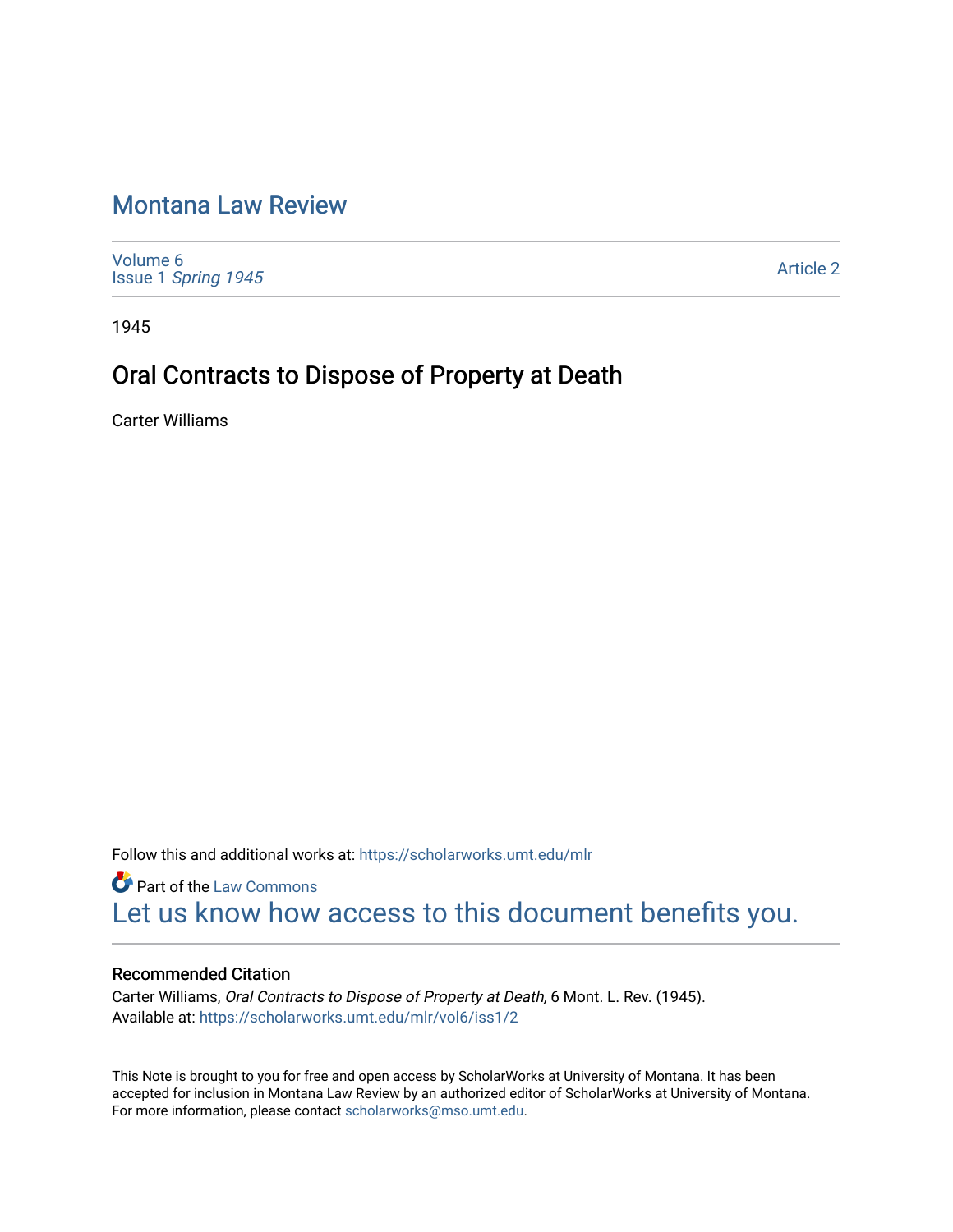## **NOTE AND COMMENT**

where it has been plainly discredited, even in the field where it has had its origin." Especially is this true in this case where the prisoner has adequate tort remedies.

Therefore, it is the conclusion of the writer that the holding in the principal case is the correct view. The reason for the Common Law doctrine no longer exists inasmuch as plaintiff has a remedy against the offending officer where he can prove actual harm. Accordingly, the doctrine of trespass ab initio should be discarded.

> -Ted James. 1943

**"PRossER ON** TORTS **p. 157.** Supra, note **8.**

### **ORAL CONTRACTS TO DISPOSE OF PROPERTY AT DEATH**

In *Gravelin v. Porier'* the plaintiff sued the administrator upon an oral agreement of deceased to leave the plaintiff a "child's share in the estate." The estate was composed of both real and personal property. The Supreme Court held that such an oral agreement was within the Montana statute of **frauds'** both as an "agreement for the sale of real property" and an "agreement for the sale of goods." In *Rowe v. Eggum'* an oral agreement not to change an existing will was also held to be within the statute of frauds.

In these cases Montana is in accord with the prevailing rule.' However, in other states, distinctions are sometimes made so that certain types of such oral agreements are withdrawn from the statute of frauds." For example, a contract to die intestate has been held not to be within the statute.' But tho there are no direct decisions on these distinctions, the language

**'(1926) 77** Mont. **260, 250** P. **823.**

**2R. C.** M. **1935, §10, 613. '(1938) 107** Mont. **378, 81** P. **(2d) 189.** 'Holz v. Stephen **(1936) 362 Ill. 527,** 200 **N. E. 601,106, A.** L. **R. 737;** Nelson v. Schoonover **(1913) 89** Kan. **388, 131** P. 147; Hamilton v. Thirston **(1901) 93 Md. 213,** 48 Atl. **709;** Alexander v. Lewes **(1918)** 194 Wash. **32, 175** P. **572;** Thompson v. Weimar **(1939) 1** Wash. **(2d)** 145, **95 p. (2d) 772.** ScHouLEa, **WrLLs** (6th ed. **1923) §696, p. 795.** *Frauds, Stat- ute of,* 24 **C.J. §170.**

8Schnebly, *Contract8 to Make Te8tarnentary Dispositions,* 24 *Mich. L. Rev.* 749 **(1926).**

'Stahl v. Stevenson **(1918)** 102 Kan. 447, **171** P. 1164; Quinn v. Quinn (1894) **5 S.D. 328, 58 N.W. 808,** 49 Am. L. **R. 875.**

1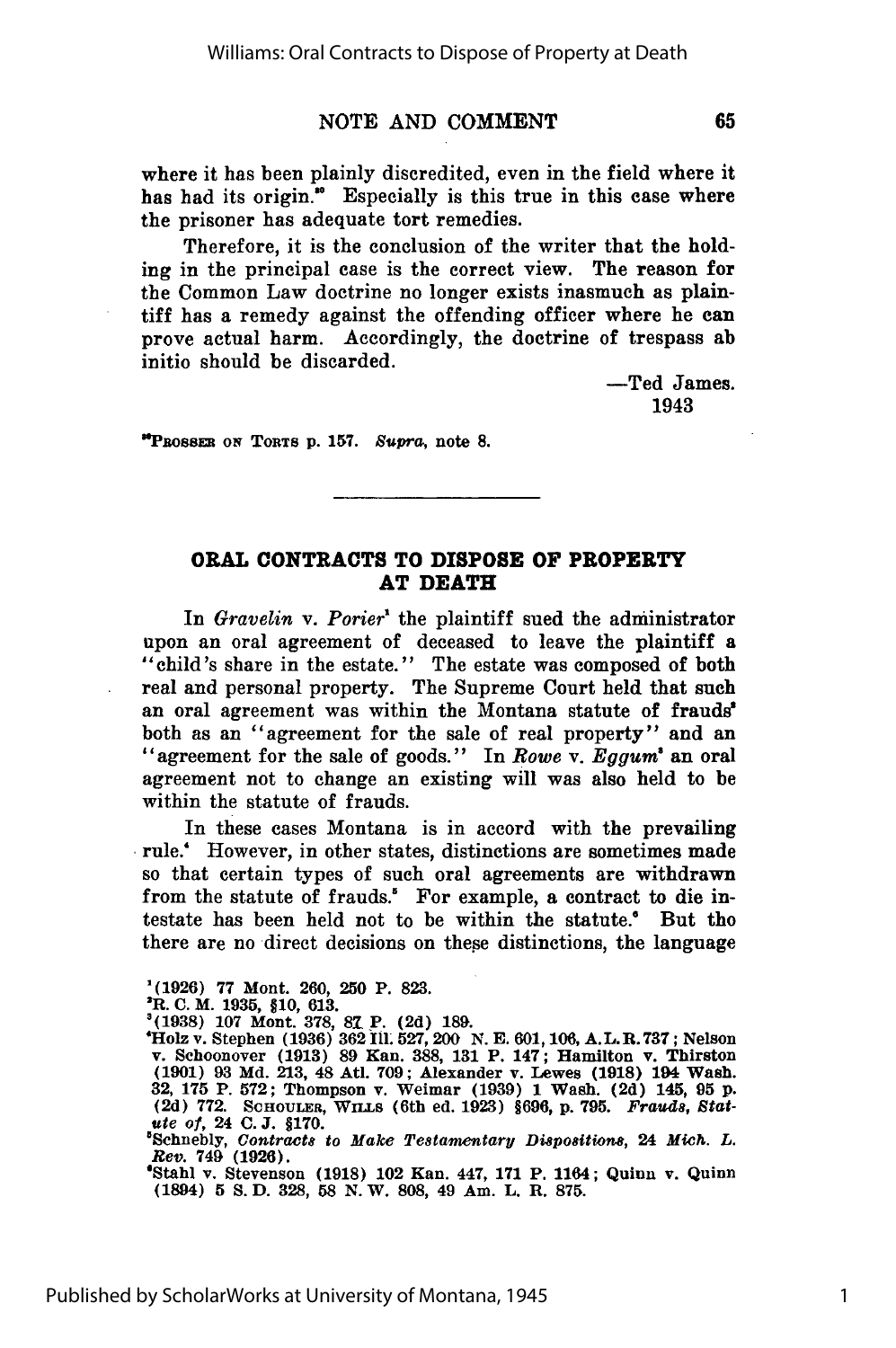66

## **MONTANA** LAW REVIEW

of the rest of the Montana cases' supports the conclusion that all types of oral contracts to dispose of property at death are within the Montana statute of frauds.

Since such contracts come within the statute, the promisee is barred from an action at law.' However, in many cases the promisee has given valuable consideration in reliance on the oral promise. In order to prevent the statute of frauds from becoming an instrument of fraud in such cases, equity courts have adopted the equitable doctrine that "part performance" will in some circumstances take the case out of the statute. This doctrine is based on the general interpretation that the statute of frauds does not affect the legality of the contract but is a rule of evidence as to the method of proof. Thus in equity "part performance" in some cases is held to be an adequate substitute for the written evidence which the statute requires in law.'

The Montana Supreme Court has applied the doctrine of part performance in several fields,"° including contracts to dispose of property at death.11 Section **10,611** of R. **C.** M. **1935** specifically provides that the doctrine may apply to transfers of real property required to be in writing. However, the Court in the cases under consideration has not found it necessary to mention this section, but has relied on the generally accepted rule

<sup>&#</sup>x27;Burns v. Smith **(1898)** 21 Mont. **251, 53 P.** 742; Lincoln **v. Huffine (1916) 52** Mont. **585, 160** P. **820;** Wilburn v. Wagner **(1921) 59** Mont. **386, 196** P. **978;** Sanger v. Huguenel (1922) **65** Mont. **236,** 211 P. 341; Wonderlich v. Holt **(1929) 86** Mont. **260, 283** P. 423; Langston v. Currie **(1933) 95** Mont. **57, 26** P. **(2d) 160;** Erwin v. Mark **(1937) 105** Mont. **361, 73** P. **(2d) 537.**

<sup>&</sup>quot;Thompson v. Weimar **(1939) 1** Wash. **(2d)** 145, **95** P. **2d 772.** 2 **PAGE, THE LAW OF CONTRACTS (2d** ed. **1919) §1372, p. 2362.**

<sup>&#</sup>x27;Gravelin v. Porier, *supra* note **1;** O'Hara v. Lynch **(1915) 172** Cal. **525, 157** P. **608. POMEROY, SPECIFIC PERFORMANCE OF CONTRACTS (3d** ed. **1926)** §96, **p. 232.**

<sup>1°</sup>McIntyre v. Dawes (1924) **71** M. **367, 229** P. 846; Eccles v. Kendrick **(1927) 80** M. 120, **259** P. **609.**

<sup>&</sup>quot;It is interesting to note that California with the Identical statute **of** frauds decided that contracts to convey property at death did not fall within the statute. Monsen v. Monsen **(1916)** 174 Cal. **97, 162** P. **90.** Owens **v. McNally 113 Cal. 444, 45 P. 710 cites itself as the first Cal-<br>ifornia case on the subject and was decided in 1896. R. C. M. 1935,** §7519 is identical to California Civil Code §1624 and was first enacted in **1871. R. C.** M. **1935, §10,613** is identical to California Code of Civil Procedure **§1973** and was first enacted in **1895.** Thus, the Montana Supreme Court was free to follow its own interpretation. However, in **1905** and **1907,** California amended her statute of frauds to specifically provide that an "agreement to devise or bequeath" must be in writing. Then In Trout v. Olgivie **(1919)** 41 Cal. **App. 867, 182** P. **<sup>333</sup>**the California Court decided that now even part performance would not remove such cases from the statute.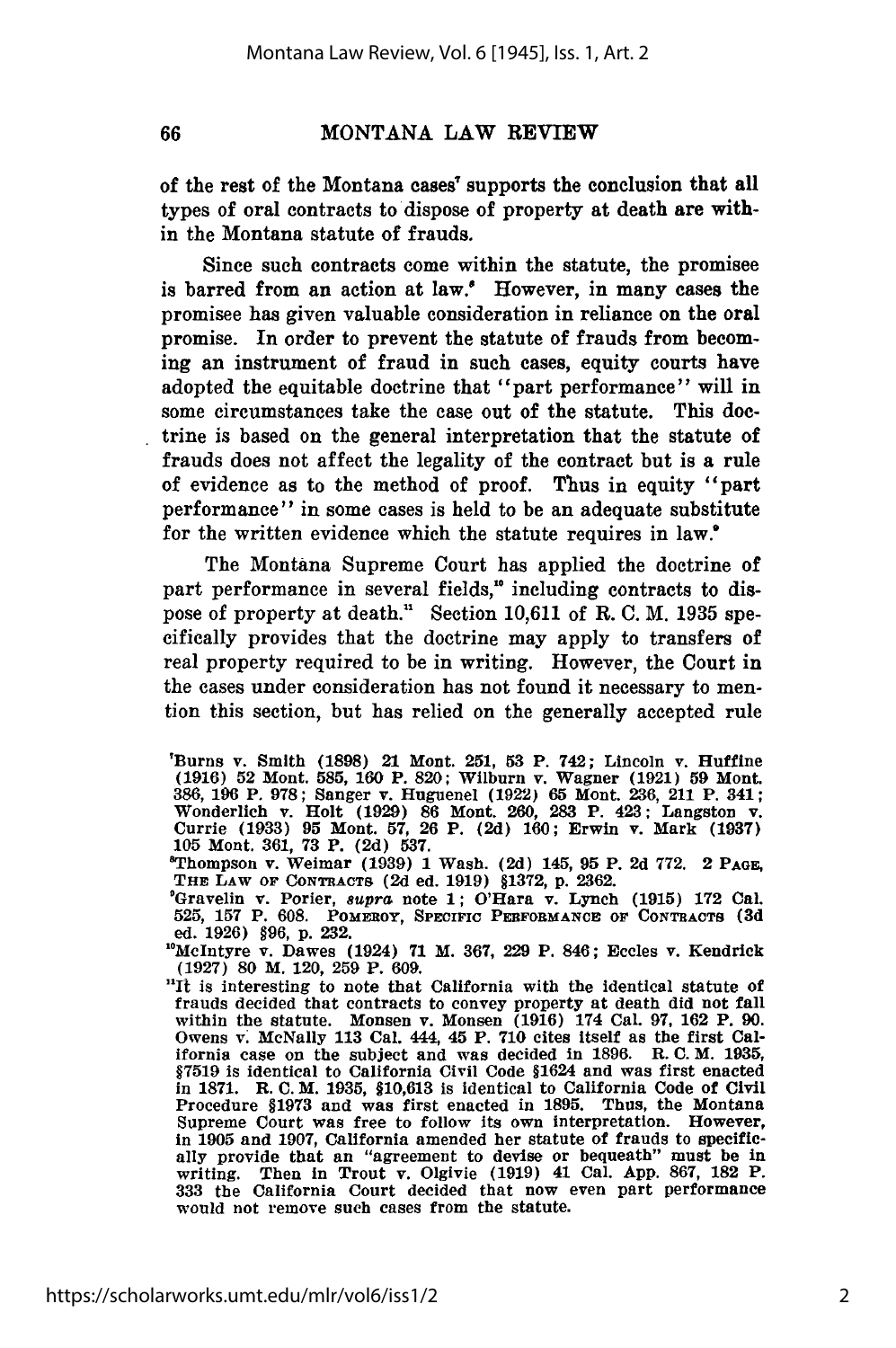#### **NOTE AND COMMENT**

which it codifies." As to personalty, the Supreme Court said in *Gravelin v. Porier* at page **830** of **250** Pacific" that the

**"...** equitable doctrine of part performance does not apply to all such contracts, but courts of equity decree specific performance of contracts, not upon any distinction between realty and personalty, but because damages at law may not. in the particular case afford a complete remedy."

This suggests, that although the same test of inadequacy of damages is applied to both realty and personalty, damages are more likely to be inadequate in contracts involving realty because of the peculiar nature of that type of property.

The acts necessary to constitute part performance are the same generally for this type of contract as for other contracts." These two tests are generally laid down, both of which must be met:" First, the acts must be such that the promisee cannot be restored to his original condition, even **by** compensation in money. Second, the acts must **be** referable exclusively to the oral contract. Montana has adopted the first test as shown **by** the quotation from *Gravelin v. Porier* above. Montana has adopted a liberal interpretation of this test. *Erwin* v. *Marks"* involved an oral contract to bequeath \$4000.00. It was held that personal services such as writing letters and confidential advice, "which could not be purchased or had on an ordinary employment basis" were sufficient to constitute part performance. In fact, the Supreme Court went further and said as dictum that specific performance might be had "regardless of the character of the service rendered," if the remedy at law were inadequate. Thus, personal services would be sufficient part performance even tho compensable in damages if the exact amount of such damages could not be proved in law. However, it may well be doubted if this dictum will be followed in view of the generally established rule to the **contrary."**

"California has interpreted a similar statute, California Civil Code §1741, to mean that the doctrine of part performance should be con- fined to contracts relating to the sale of land. Trout v. Olgivie, supra note 11. On the other hand, Idaho has interpreted an identical stature, Idaho Code of Civil Procedure §7975, to mean that part performance would apply to both real and personal property. Bedal v. Johnson (1923) 37 Idaho 359, 218 P. 641.

"77 M. at page **270.** *Supra* note **1.**

<sup>14</sup>Coleman WILLS-CONTRACTS TO DEVISE, 10 TEXAS L. REV. 358 (1932); **15** L.R.A. **(N.S.)** 466.

"2 **PAGE, THE LAW OF CONTRACTS (2d** ed. **1919) §1373, p.** 2364. **"(1937) 105** M. **361, 73** P. **(2d) 537.**

l'Morrisson v. Land **(1915) 169 Cal. 580,** 147 P. **259;** Monsen v. Monsen **(1916)** 174 Cal. **97, 162** P. **90;** Ballou v. First National Bank of Colorado **(1935) 98** Colo. **101,53** P. **(2d) 592.**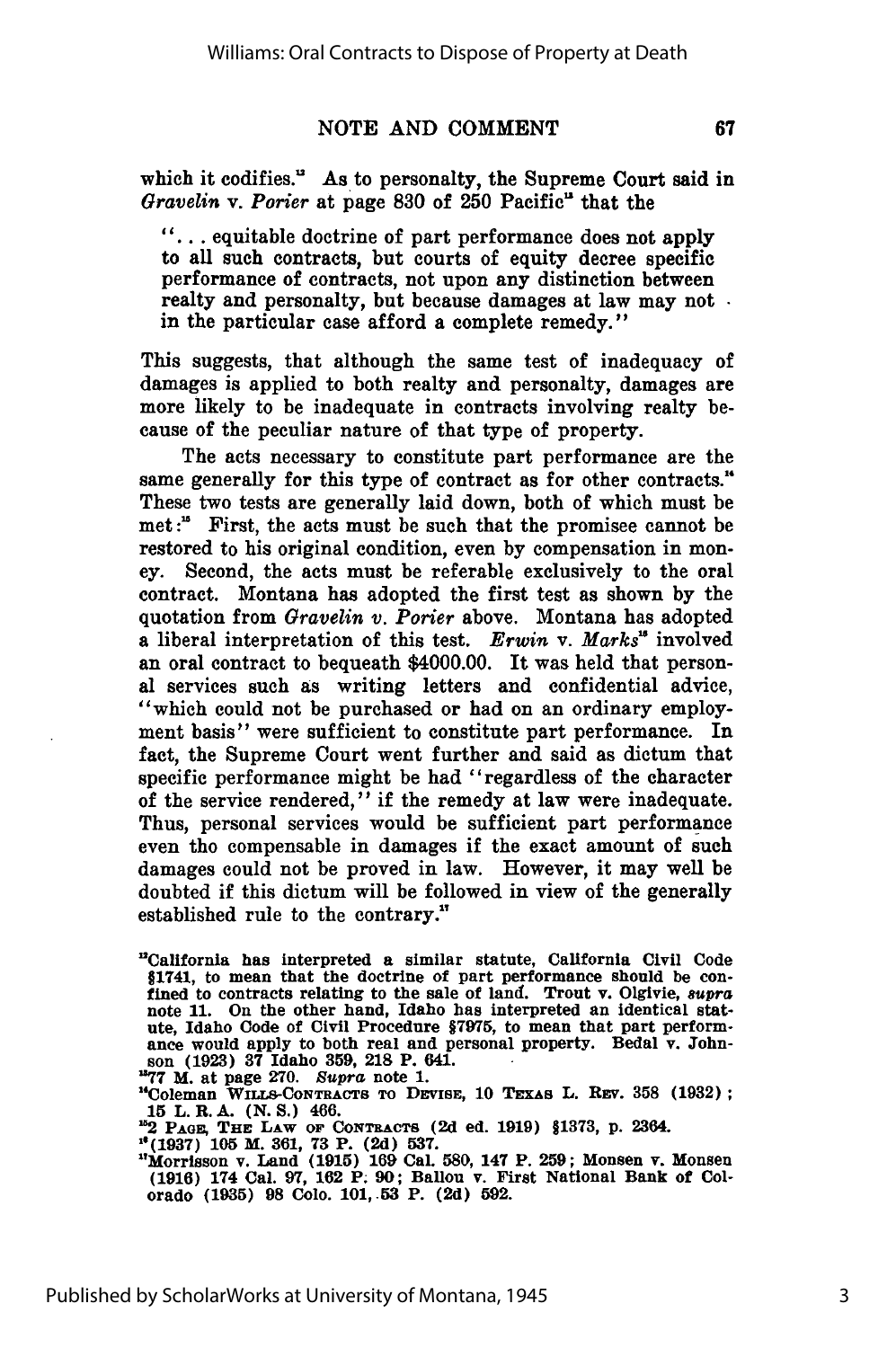68

#### **MONTANA** LAW REVIEW

The Supreme Court has also adopted the second test and said that:

**".. .** the acts of the claimant (should be) referable alone to the contract.""

Some courts hold that there can be no act of part performance for the sale of realty in which possession is not taken under the contract." Texas even goes so far as to require payment of the consideration, possession **by** the vendee, and the making of valuable improvements.<sup>80</sup> In Montana possession is not the *sine qua non* of part performance. In *Gravelin v. Porier*<sup>n</sup> the surrender of a child by the mother to the promisor for adoption was held to be full performance and to remove the case from the statute of frauds. In *Rowe* v. *Eggum"* the promisee was in possession, but possession was taken under a separate lease. The personal service of the promisee in caring for and nursing the promisor was held to be sufficient part performance even tho realty was involved.

As for oral contracts to bequeath personalty, for example money, possession is clearly not essential for part performance."

In *McIntyre* v. *Dawes!'* the Supreme Court said at page 849 of 229 Pacific that an oral contract ". **.** . unless removed from the statute by an exception was not only invalid and unenforceable, but evidence of its contents may not be received."<sup>55</sup> Therefore, acts which meet the requirements of part performance must first be shown to prove the existence of such a contract; and only after such proof will parol evidence be admitted to show the contract itself and its terms.<sup>30</sup>

Even after part performance has been shown so as to justify the admission of oral evidence, the plaintiff still has many difficulties to hurdle before he can sustain his burden of proof of such contracts. First, he is met with R. **C.** M. 1935 section 10,535, subdivision 3 which provides that a party may not be a

<sup>8</sup>Sanger **v. Huguenel (1922) 65 M. 236, 211 P. 341. The case cites Bauman v. Kusian (1913) 164 Cal. 582, 129 P. 986, 44 L. R. A. (N. S.) 756. Also: McIntyre v. Dawes, note 10** supra.

**<sup>&</sup>quot;Burns v. McCormick (1922) 233 N. Y. 230, 135 N. E. 273; Farin v.** Matthews (1912) 62 Or. 517, 124 P. 675, 41 L. R. A. (N. S.) 184.<br>
<sup>20</sup>Hooks v. Bridgewater (1921) 111 Tex. 122, 229 S. W. 114, 15 A. L. R.

**<sup>216.</sup>**

<sup>&</sup>quot;Note **1** *supra.* "Note **3** supra.

<sup>&</sup>quot;Erwin v. **Marks,** note **16** *supra.*

*<sup>&</sup>quot;'Supra* note **10.** "Accord: Dreidlein v. Manger **(1923) 69** M. **155,** 220 P. **1107.**

**<sup>&</sup>quot;POMEROY, SPECIFIC** PERFORMANCE **OF CONTRACTS (3d. ed. 1926) §107, p. 257.**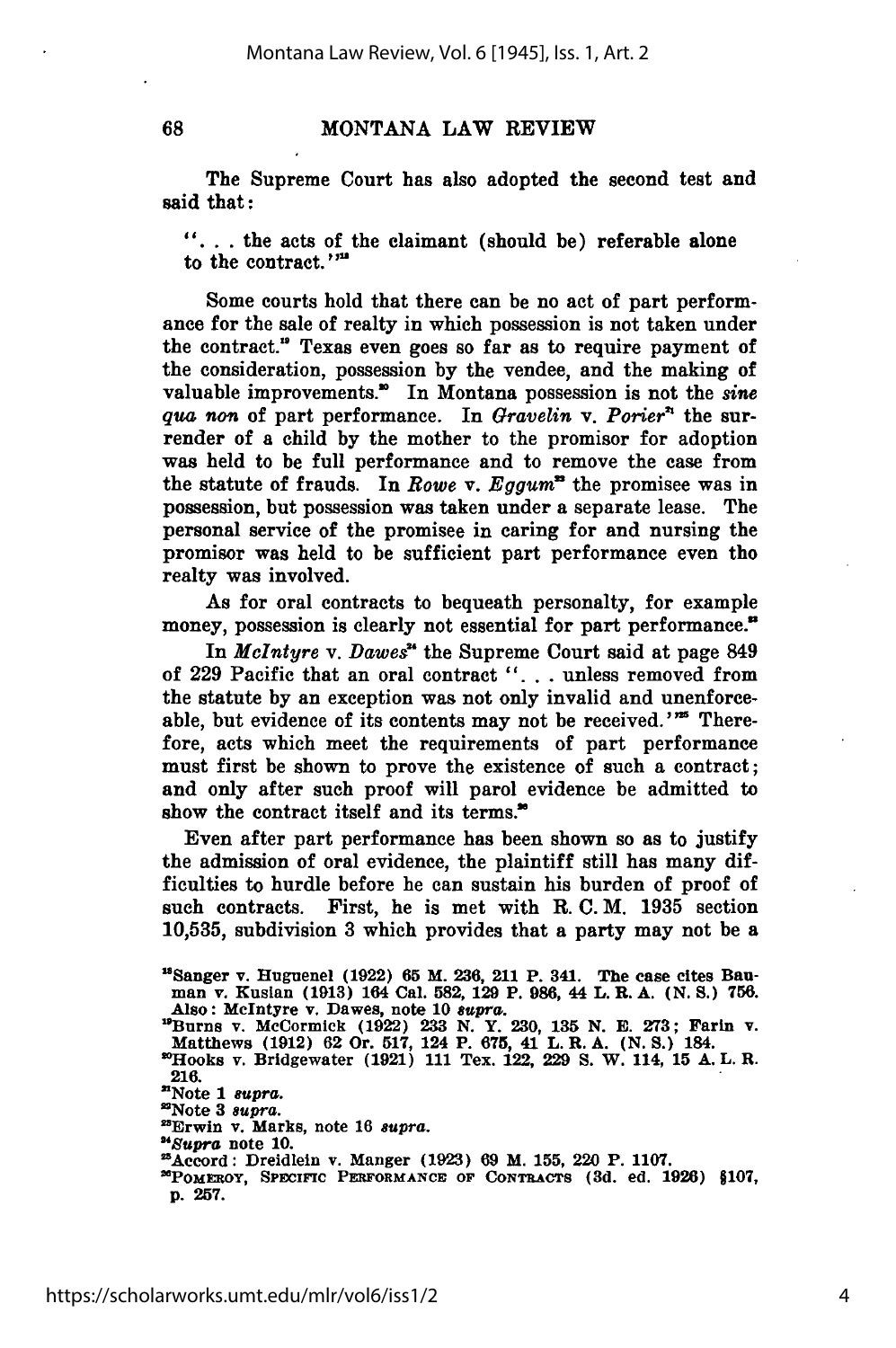### NOTE AND COMMENT

69

witness in a claim against an estate as to direct transactions or oral communications between himself and deceased, unless it appears in the court's discretion that without his testimony injustice will be done. Thus, the plaintiff, or other parties claiming under the oral contract, will be prima facie incompetent witnesses. The trial court will not be justified in admitting such testimony at its discretion until sufficient other evidence is offered to make it reasonably appear that otherwise injustice will be done." However, the court may then at its discretion admit such testimony if it finds that otherwise the plaintiff will be unable to make out a prima facie case, and may refuse such testimony if plaintiff has already made out a prima facie case." Even after they are admitted, such "Declarations against interest are said to be the weakest and least satisfactory of any evidence in persuasive value."<sup>220</sup>

Further, plaintiff will find that such oral contracts are "generally not favored,"<sup>"</sup> "are regarded with suspicion,"<sup>"</sup> "are scrutinized with peculiar care,"<sup>22</sup> and that the "courts have grown conservative as to the nature of evidence required to establish them."<sup>28</sup> So Montana requires that such contracts "... be supported by clear, strong, and convincing evidence.'" But this requirement is said to apply to the quality of the evidence and not the quantity. Thus, a preponderance of the evidence is held sufficient to sustain the allegations of the complaint."

If such an oral contract is established by the preponderance of the evidence, plaintiff should be entitled to some remedy. The most common remedy is relief ". **.** . in the nature of specific performande." Clearly in a contract to make a will, strict specific performance is impossible since the testator is dead. However, the same result is had by fastening a trust on the property in the hands of the heirs or personal representatives.<sup>\*</sup> But before such relief is given these oral contracts must

"Roy v. King's Estate **(1919) 55** M. **567, 179** P. **821;** Rowe v. Eggum, **supra** note **3.**

'Sanger v. Huguenel, *supra* note **29.**

"Alexander v. Lewes **(1918)** 104 Wash. **32, 175** P. **572.**

'Bauman v. Kusian, *supra* note **18.** Davis v. Manson **(1918)** 102 Atl. 714, 40 **R. I. 567.**

'Sanger v. Huguenel, *supra* note **29;** Langston v. Curie, *supra* note **27;** Rowe v. Eggum, *supra* note **3.**

"Sanger v. Huguenel, *supra* note **29;** Rowe v. Eggum, *supra* note **3.**

5

<sup>&#</sup>x27;"Marcellus v. Wright **(1923) 65** M. 580, 212 P. **299;** Wunderlich **v.** Holt **(1929) 86** M. **260, 283** P. 423; Langston **v.** Curie **(1933) 95** M. **57, 26** P. **(2d.) 537.**

<sup>&</sup>quot;Langston v. Curie, supra note **27.** Also Sanger v. Huguenel, **(1922) <sup>65</sup>**M. **236,** 211 P. 349; Escallier v. Great Northern Ry. Co. (1912) **<sup>46</sup>** M. **238, 127** P. 458, Ann. Cas. 1914 B, 468.

**uin** re Wray's Estate **(1933) 93** M. **525, 19** P. **(2d) 1051.**